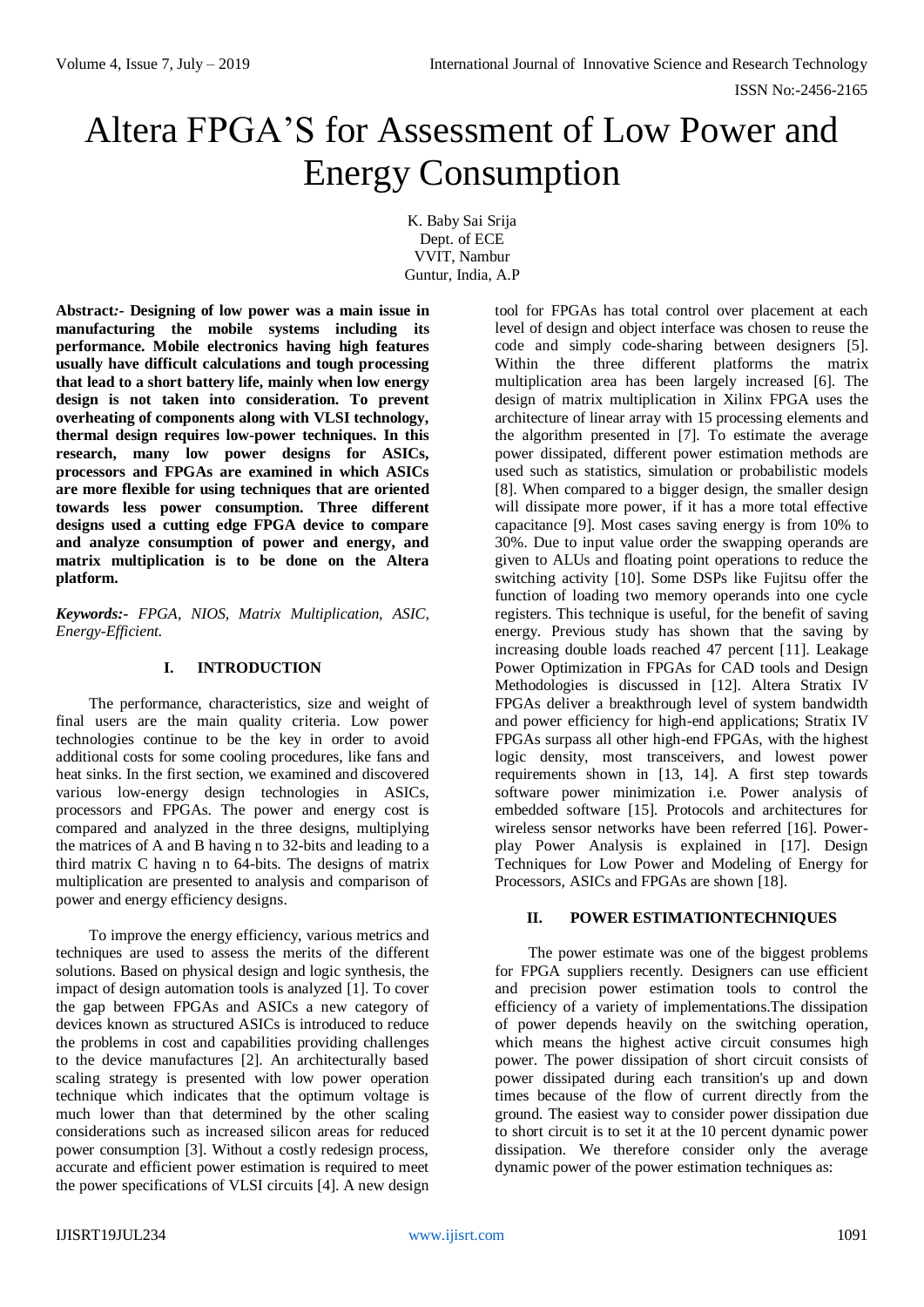#### ISSN No:-2456-2165

$$
P_{Dynamic} = \frac{1}{2} V_{DD}^2 f_{clk} \Sigma_{j=1}^n C_j \alpha_j \quad (1)
$$

Where  $f_{\text{clk}}$  is clock frequency operated, V<sub>DD</sub> is the voltage operated,  $C_i$  and  $\alpha_i$  are the capacitance of load and the number of transitions per clock cycle of the  $j<sup>th</sup>$  node respectively. The power estimation is based on the above equation to determine the total number of transitions in each node of a circuit. The power estimation is very simple in regular switching. For example a node with C<sub>L</sub> response capacitance and a clock signal is generated with frequency f, the power on an average dissipated is  $V^2_{\text{DD}}fC_L$ , in which  $V<sub>DD</sub>$  is the voltage that is operated. The switching activity generally depends on the pattern of input. This makes difficult in the power assessment. For such difficult systems, it is mostly not possible to simulate the circuit of all achievable inputs. However, the primary inputs should be separate. The main reason why individual power is needed is to find the circuit components that consume more power. The fraction of cycles in which transitions and average power of an input signal can be calculated using probability techniques in a single simulation.

Power-play Power Analyzer CAD tool is provided by Altera to FPGA designers, through which the power can be estimated after completing the design. Altera also gives an early power estimator file called the *Quartus II Early Power Estimator*. The user usually needs the design to run using any specific test vectors or test tools to analyze the CAD output. The power analyzer Power-play estimate the system power and fits the target device for finding out how the output design is routed and positioned. Four types of signal sources can be activated with the Power-play power analyzer. Fig. 1 shows the possibility of dividing total dissipated capacity into two parts: one due to IO and VCCIO pin currents, linked to a 3.3V power supply. See attachment1 for additional information. After the design is synthesized, the power analyzer Power-play estimates system power and adapts the goal for knowing about the design which is placed and routed. The ammeter is measured directly by placing it on the tool that is added to this resistor.The Power-play power analyzer makes four types of signal sources possible.



Fig.1:- Pins for Supply of Power in Cyclone II EP2C35

In the FPGA device the currents drawn by the VCC12 and VCCINT pins form the second element. Directly connected to the 1.2-V controller output are the VCC12 and VCCINT pins. We need to put a small  $1.25Ω$  shunt to the

given input of the controller circuit in order to evaluate the overall power drawn by pins of VCC12 and VCCINT, since the difficulty of the circuit does not facilitate a shunt in the response. Evaluating the input power does not change the response power, as the power flow through the regulator's ground that to only a few mA. The below Fig.2 shows the currents drawn from VCC12 and VCCINT pins through which measuring is done in a schematic way. The power drawn by VCC12 and VCCINT pins in the center of the FPGA represents the voltage.



Fig. 2:- Power measurement with VCCINT and VCC12 pins.

We measured many power ratings for the similar design and estimate them with the expected power for several frequencies. The following Fig.3 explains that the Quartus II Power-play Analyzer was an instrument of exact power analysis. It was reported that it provides an average accuracy of  $\pm 10$  percent with accurate design information. Compared with the Power-play estimate in an on chip memory system and a NIOS II, this accuracy result is in line with our conclusions.



Fig.3:- Power-play Estimation and Real Power Measurement

The accuracy of the Power-play Power Analyzer's results has been evaluated for actual cyclone II power measurement, in which we have used several HW-Designs to multiply the matrix of  $n \times n$  & NIOS II\e of basic computer system. The following Fig.4 shows that the Power-play Power Analyzer Quartus II is a tool that provides accurate power estimates of 7 percent on average, compared with actual measurements.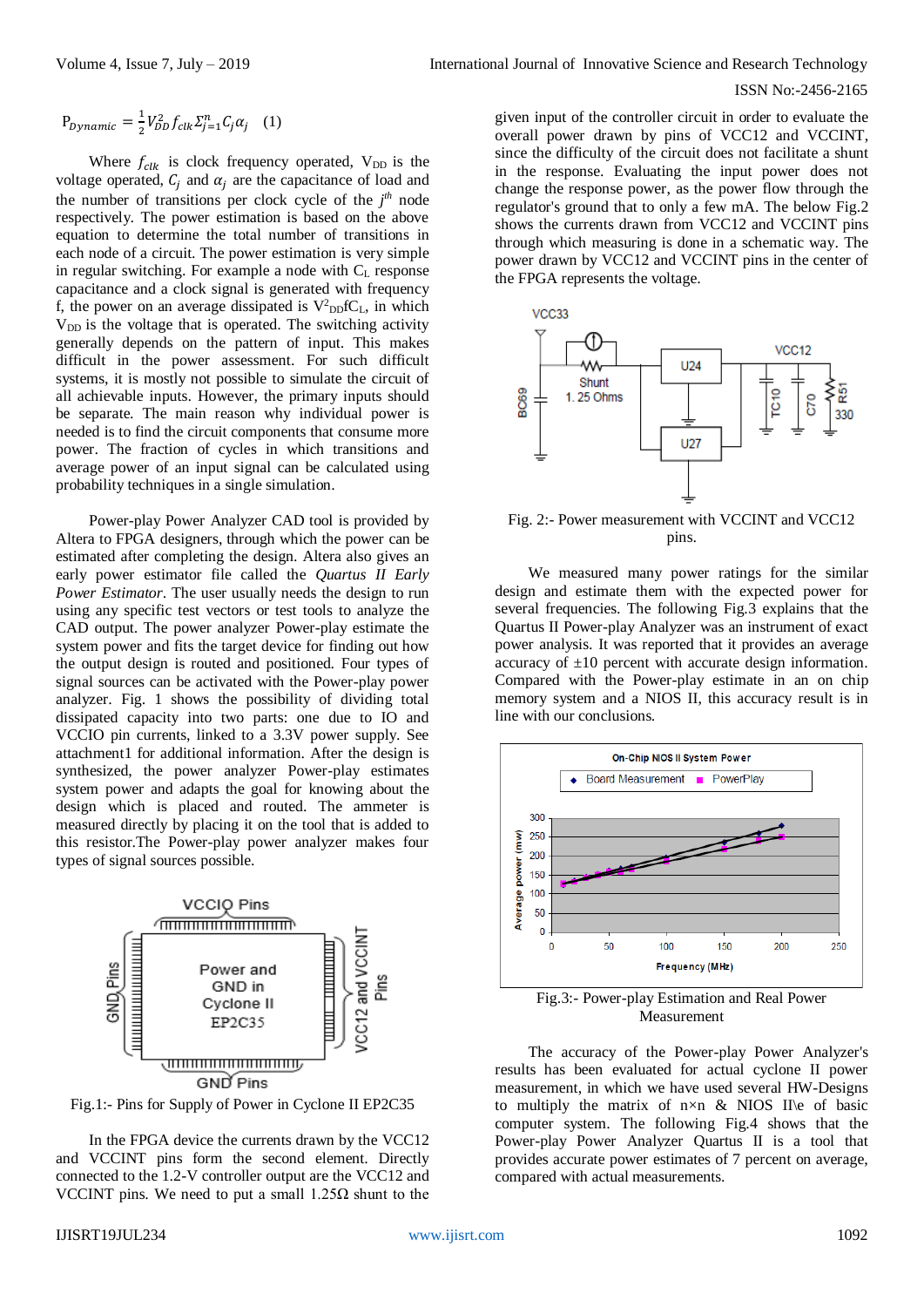

**PowerPlay Estimation Error %** 

expected error.

#### *A. Multiplication of Matrices in three forms*

In three different designs, we analyzed and compared energy and power use, multiplying two A and B matrices of n to 32-bit items and producing n to 64-bit C matrices. The two models utilize the Hardware system of FPGA with varies  $2n$  and  $2n^2$  registers for storage and the last one uses the NIOS II\e system. We have also shown that NIOS II\e is not an alternative for the energy efficiency of multiplying n×n matrices in comparison with the HW multiplier in FPGA. Here we actually represent a highly standard algorithm, architecture and resources which are used in 3 fully various matrix solutions. Two classifications of design include our solutions:

- ▶ General Purpose Processor based design.
- $\triangleright$  Single Purpose Processor based design.

A solution for the design of *Altera NIOS* that actually utilizes an easy and basic converter in the chip storage for multiplying the array. *First design VHDL program* and *Hardware second program design VHDL*; neither solution uses a new program memory to multiply the matrix but uses several various equipments. *Physical first design VHDL* acquires 2m registers for volatile stored, m multipliers and m-1 continuous adders, *Physical second*  design VHDL and 2m<sup>2</sup> registers that temporarily elements are stored m-1 cascaded adders are used.We had used a computer network which is actually based on a fundamental core processor that uses a user-friendly multiplication results in accordance with a NIOS II\e on-die storage and an algorithm and also a summation convention also in the Fig.6 below.

$$
for (l = 0; l < p; l++)\nbrace{for (m = 0; m < p; m++)\nbrace{for (n = 0; n < p; n++)\nbrace{C[l][m] = C[l][m] + A[l][n] * B[n][m];\nbrace})}
$$

Fig.5:- Convention algorithm with matrix multiplication



Fig.6:- On-die memory based on basic computer system

There is no HW multiplier in NIOS II\e and NIOS II utilizes the Shift Add multiplication algorithm that causes a huge throughput difference from HW multiplication solutions. Matrix multiplication for first hardware problem uses temporary 2m registers for holding components with m-1 cascaded adders and m multipliers. In design architectures wherein separate memory blocks with matrices A, B and C are used as illustrated in Fig. 8



Fig. 7:- Matrix multiplication for hardware solution in highlevel architecture

For calculating a line in the C matrix, we want A readings and also the B matrix (n-1) n readings because the first column of the B matrix is almost actually read in conjunction with any matrix of A row. The latency for m rows is given by:

$$
L = [m + (m-1)m]m = m^3
$$
 (2)

Because the memory access gap remains 3, the set of first m registers set is devoted for rows A and the next set of m logs dedicated for columns B. Each line in A is only to be found once in order to calculate the entire C matrix, while the B columns should be found m times. This parallel by removing the exponentiation product  $m^2$ , reduces latency only through the equation of latency and allows matrices to be separated by the various memory blocks, which allow computed elements to be written similarly and the first column of the B matrix read in parallel to any row of matrix A. The Fig. below explains the diagram of timing in which the matrix C items are available in the adder response and at C block memory locations.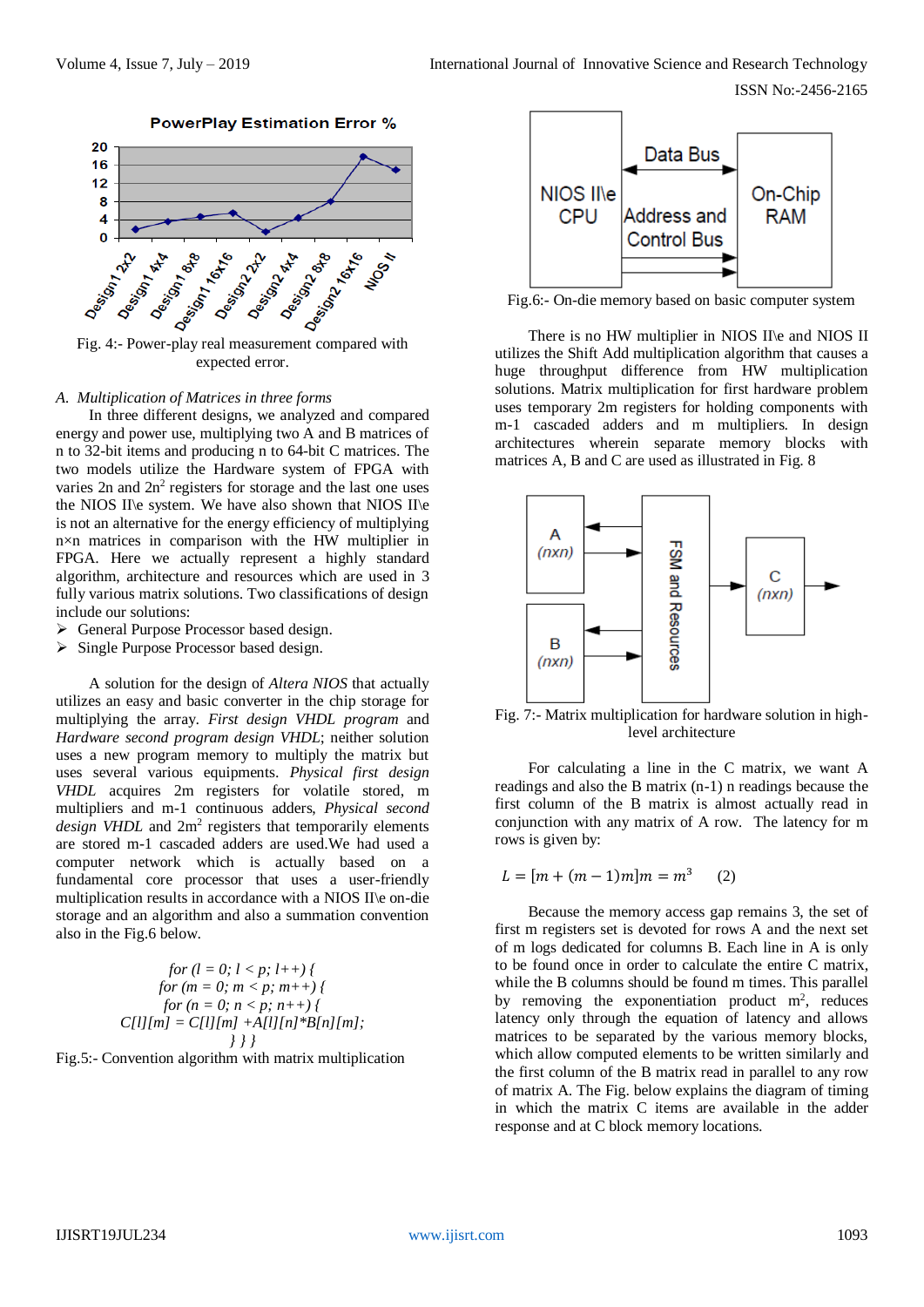ISSN No:-2456-2165



## *B. Hardware design 2 – VHDL program*

Here we maintained m-1 cascaded adders and m multipliers with same architecture even with the previous solution in the HW Matrix solution. However, considering temporary storage registries rather than 2m registries, we can be even used  $2m^2$  to save memory full occupied gaps. The following Fig. shows the high-level algorithm that is used for C matrix calculation. The above algorithm and the  $2n<sup>2</sup>$  registers have reduced the order of such complexity to 2. We preserve A lines along with B columns during first  $m<sup>2</sup>$  cycles while calculating the starting C lines, the data for calculation is in availability. During this whole period, storage takes place after each n cycle of such one line of A matrix as well as a column of B matrix and single item in C row starting will be calculated. Next  $m<sup>2</sup>$  ticks of clock, B and A are previously placed and no additional memory occupation is required for getting B and A terms, at this time remaining C matrix terms are produced at each and every clock cycle. Latency may be written as follows:

$$
L = m^2 + m^2 - m = 2m^2 - m \tag{3}
$$

Fig. 9 diagram for timing at the response of adder and at memory of block C is placed which are in availability.



multiplications.

#### **III. RESULTS**

Here, we have discussed energy as well as power resources. We shall also examine the massive variation in between energy and power because in designing of lowpower both the field terms were freely interchanged.

#### *A. Power& Energy Analysis*

When comparing, all the 3 designs have the same multiplication in matrix at 50 Mega Hz. No matter how large the issue and the activity of switching explained in the Figure 1, NIOS II processor appears to be dissipating almost the same power amount. In comparison again with dispersed static power with the entire core of FPGA along with consumed dynamic power through function with increase of dynamic activity is not really dominant as a result of data changes. We will surmise that NIOS II isn't an extreme case design for internal switching observation.



Fig. 10:- Different designs with matrix size versus power dissipated.

This also demonstrates that Hardware Design1 utilizes low power than HW Design2 and NIOS II results. The dissipation is from 6% to 23% low power than NIOS II and also 16% low on average for every size of problems. Increasing the size of problem also increases the total number of signals logically and thus the power dissipation goes high as the total number of switching activities per one second increases. Even the area of NIOS II is lower than the Hardware Design1 to the 8x8 and 16x16 sizes of matrix, the power consumed is higher, which also tells that the NIOS II results in larger efficient capacity, the final conclusion is that bigger design did not every time mean larger dissipated capacity. For suppose we use 2 models with same voltage as well as to run at equal frequency, then larger design of dynamic power was any of larger total efficiency that, the total load capacity is increased by the total number of clock cycle transitions seen in the following equation:

$$
P_{Dynamic} = \frac{1}{2} V_{DD}^2 f_{clk} \Sigma_{j=1}^n C_j \alpha_j \qquad (4)
$$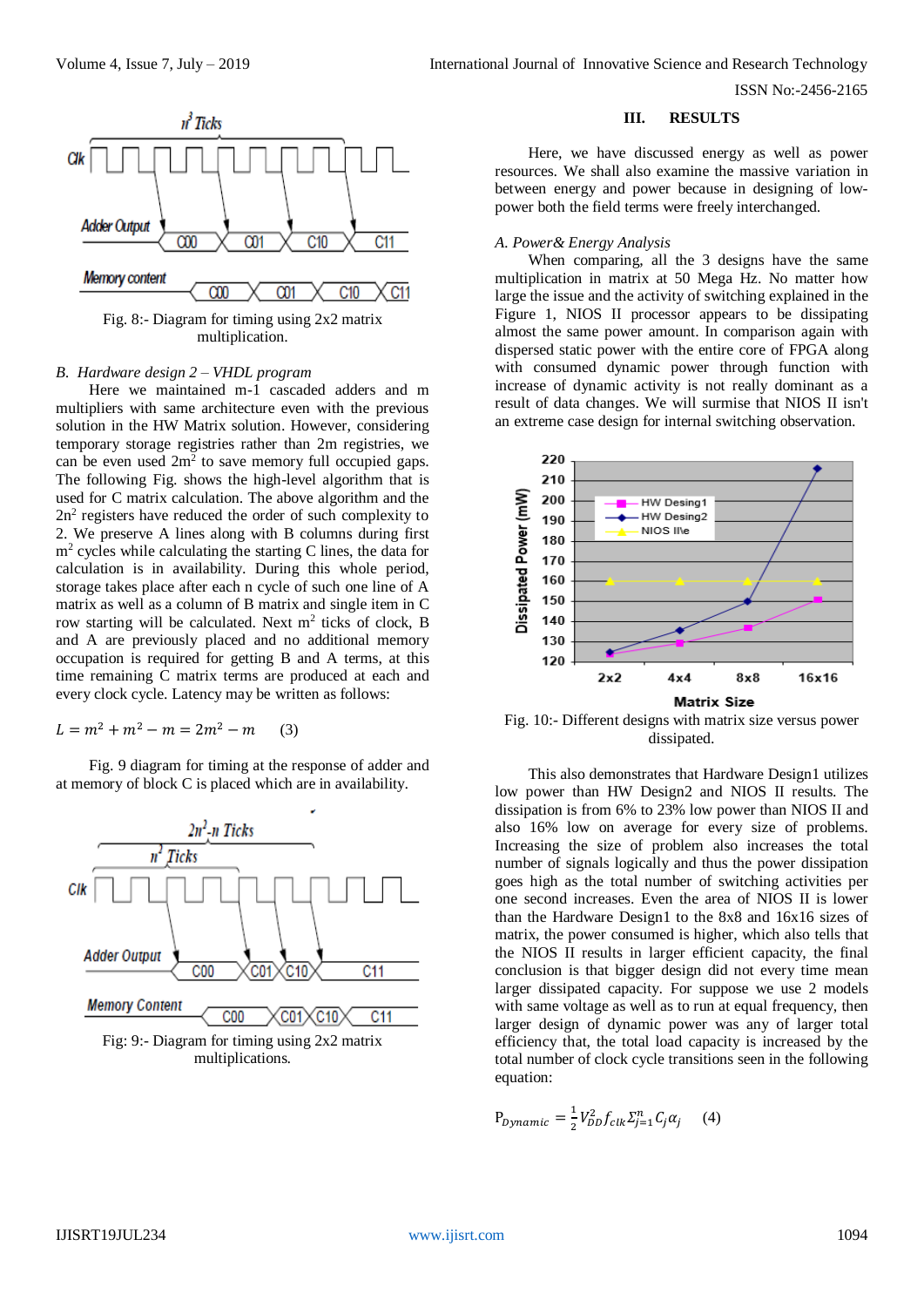

Fig. 11:- Different designs are occupied by number of logic elements.

Where  $f_{\text{C}lk}$  is frequency of clock operated,  $V_{DD}$  is the voltage operated;  $C_i$  and  $\alpha_i$  are the capacity of load and the total number of change of state of the  $j<sup>th</sup>$  node per clock cycle. The total effective capacity is larger when distinguished to the larger design; the smaller design dissipates higher power [9].

For the multiplication of small matrix sizes, like as 4x4 and 2x2, Design2 gives nearly the same current as first design, which gives 0.8 percent and 6 percent high power in  $4x4$  and  $2x2$ . The effect of  $2m<sup>2</sup>$  not permanent storage registers, on the other hand, only appears in higher sizes such as 16x16 and 8x8, where second design gives 10 percent and 44 percent extra power than first design for 16x16 and 8x8. For matrix multiplications of different sizes like 4x4 and 2x2, second design gets 23 percent and 16 percent low current than NIOS II. Whatever, for bigger sizes, the power loss in second design2 maximum reaches the NIOS II results the size of 8x8 at 8 percent low dissipation in power and also exceeds NIOS II power taken by 36 percent with the size of 16x16, because of the large total number of registers that are clocked from  $2m<sup>2</sup>$ temporary elements stored.

Even if the designs were designed for mobile devices often driven by batteries with a separate computer time, the mean power dissipation isn't the measurement for battery consumption, and naturally current is almost every time better for heat dissipated. The below figure gives how maximum energy of dissipation to each size of matrix multiplication.



Fig. 12:- Matrix size versus dissipated energy compared with first, second designs and NIOS II\e solution.

Volume 4, Issue 7, July – 2019 **International Journal of Innovative Science and Research Technology** 

#### ISSN No:-2456-2165

The impact of waiting time on energy efficiency is significant. For multiplying matrices, Design2, which brings higher current as well as occupies more space than Design1, is more economical. The energy that is saved is as follows and the difference in waiting time is  $m^3-2m^2-m$ and it is going high constantly with m. We also can notice that the 2<sup>nd</sup> design saves energy significantly, mainly for larger matrix multiplication dimension like 8x8 and 16x16. Fig. 12 shows that, because of the absence of such a Hardware embedded multiplier in which the processor and the difference was enormous; NIOS II\e was very much away from competing along with the Hardware designs to conservation of energy. The following graph gives us how much the energy is preserved when transferring from first design to second design.

When multiplying by the shift add algorithm, energy is mainly wasteful. Between 1271 and 4208, NIO S II\e dissipates more than Design2 which is more than Design 1 between the 961 and 729. These energy differences were valid to the matrix that are utilizes in all our attempts, because the variation depends only on the total number of 1s as well as the maximum possible load for to left operands b [j] [k] a reservation, even if the gaps still are large, if we look at top case of latency when A is a zero.

#### Energy difference between desing1 and Design2



Fig. 13:- Second design using saved energy versus matrix size.

#### **IV. CONCLUSIONS &DISCUSSIONS**

In low power design, ASICs enable a high degree of flexibility and all HW technology could also be used for ASICs and not for FPGAs. There are many techniques in programmable processors for minimizing capacity, but most of those are not helpful for on-die memory, like we saw in NIOS II\e. Altera's power estimate tool is a reliable power estimation tool with an average 7% absolute error, but true measurement is always the best way to accurately sensitize the energy consumption. Design2 is a fast as well as energy-efficient design both for n×n matrix propagation using 2n<sup>2</sup> temporary storage elements as matched with first design that employs 2m temporary elements stored until current, surfaces, waiting time and energy are combined. NIOS II\e converter, instead, it is not a better option for multiplied array, specifically to built-in storage power systems, which underlines installer-flow design